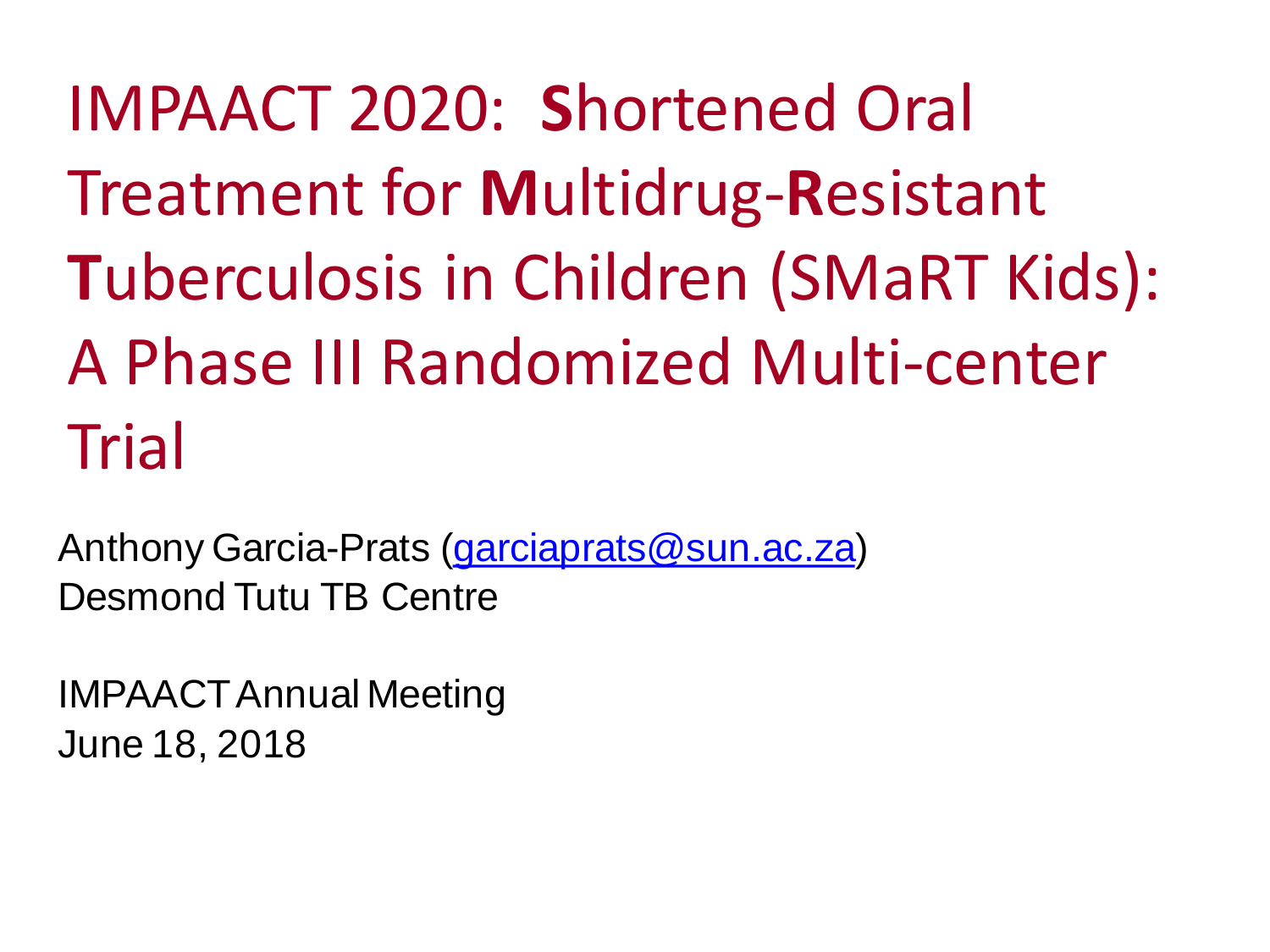# Background and Rationale (1)

- 1. Public health relevance: Substantial global burden of MDR-TB in children
- 2. Improved treatment is needed:
	- Current regimens long (9-18m), toxic (20% hearing loss) and poorly tolerated
	- Different implications for children hearing loss, hospitalization - during critical periods of neurodevelopment, attachment
	- New WHO-recommended 9-11m regimen still contains injectable x 4m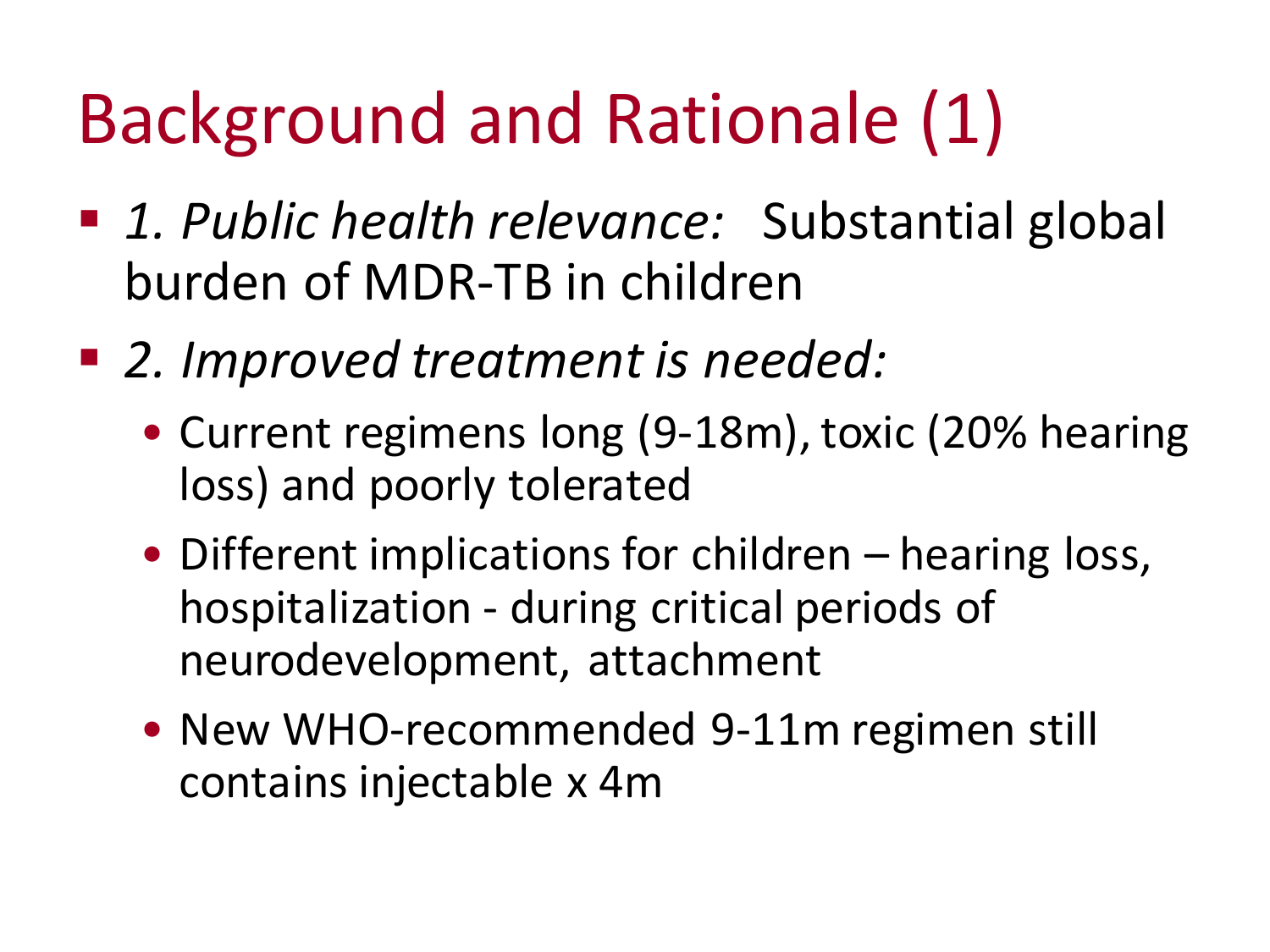# Background and Rationale (3)

- 3. Need for efficacy trial in children
	- Children tend to have paucibacillary TB (less severe)
		- o Reasonably expected to respond better to treatment than adults
	- MDR-TB treatment outcomes
		- o Adults 50% successful outcome
		- o Pediatric 75-90% successful outcome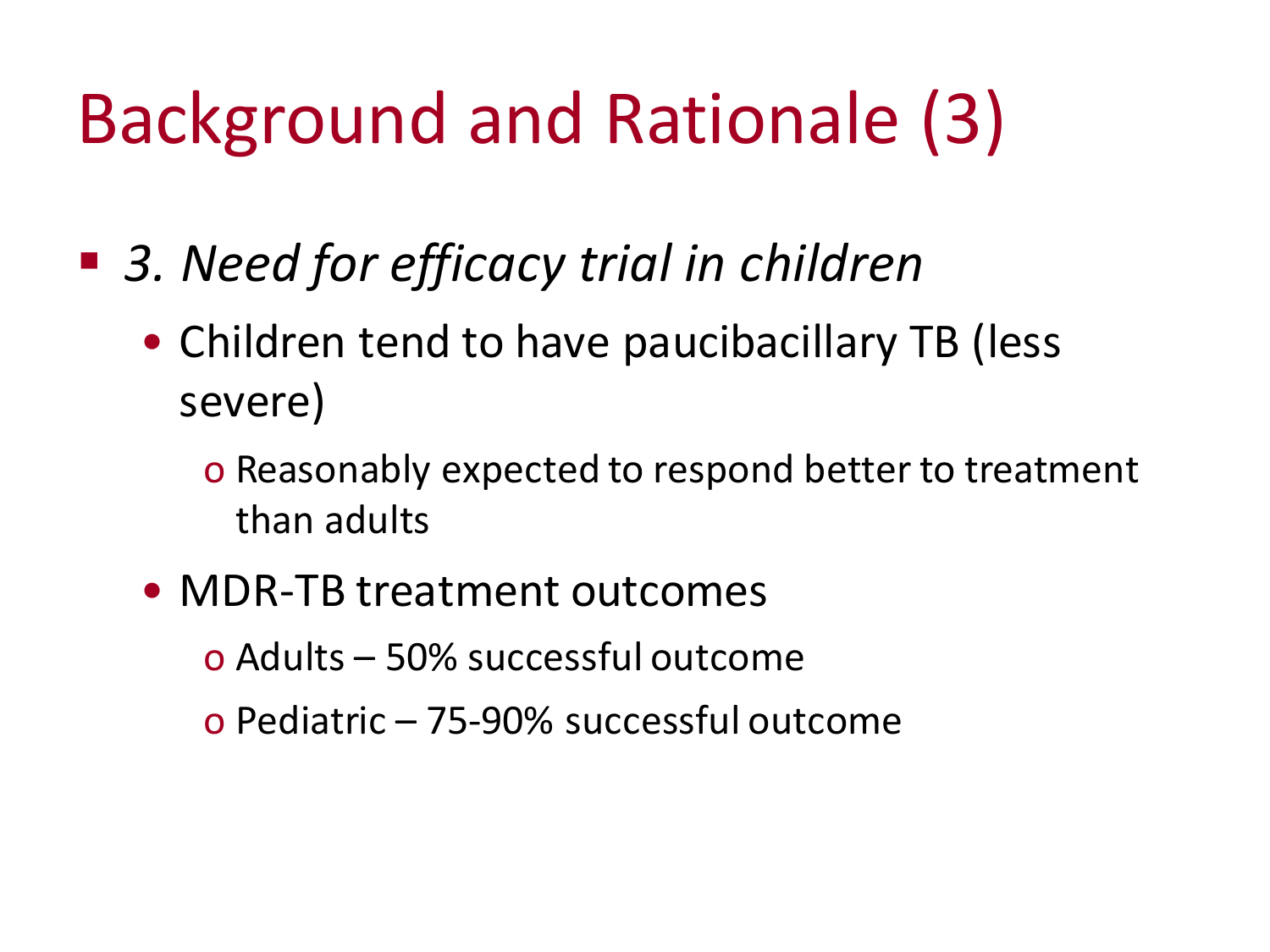# Background and Rationale (4)

#### ▪ *Summary:*

- Children may suffer disproportionately from existing treatment regimens…
- …AND would be expected to respond better than adults to shorter, less intense regimens
- Time is right
	- o More children being diagnosed
	- o New and repurposed treatments becoming available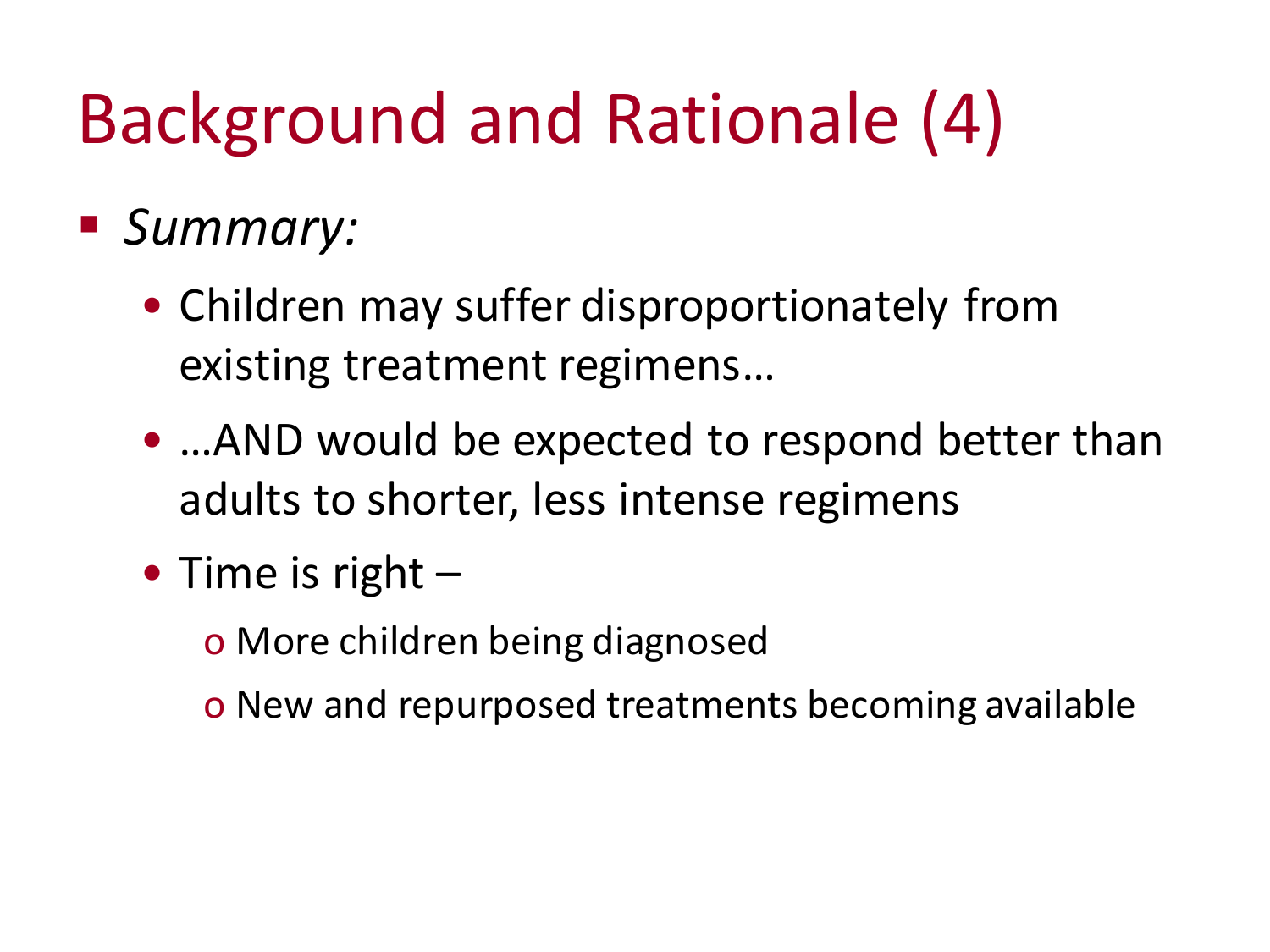# Design (1)

- Design: Phase III, partially-randomized, open-label multi-center trial
- Inclusion
	- Children 0 to <15 years of age;
	- Probable or confirmed pulmonary or extrapulmonary RR-TB +/- additional SLI or FQN-Res (i.e. pre-XDR and XDR-TB)
	- HIV-infected and uninfected
- **Exclusion** 
	- Probable or confirmed Stage 2 or 3 TB meningitis or osteoarticular TB.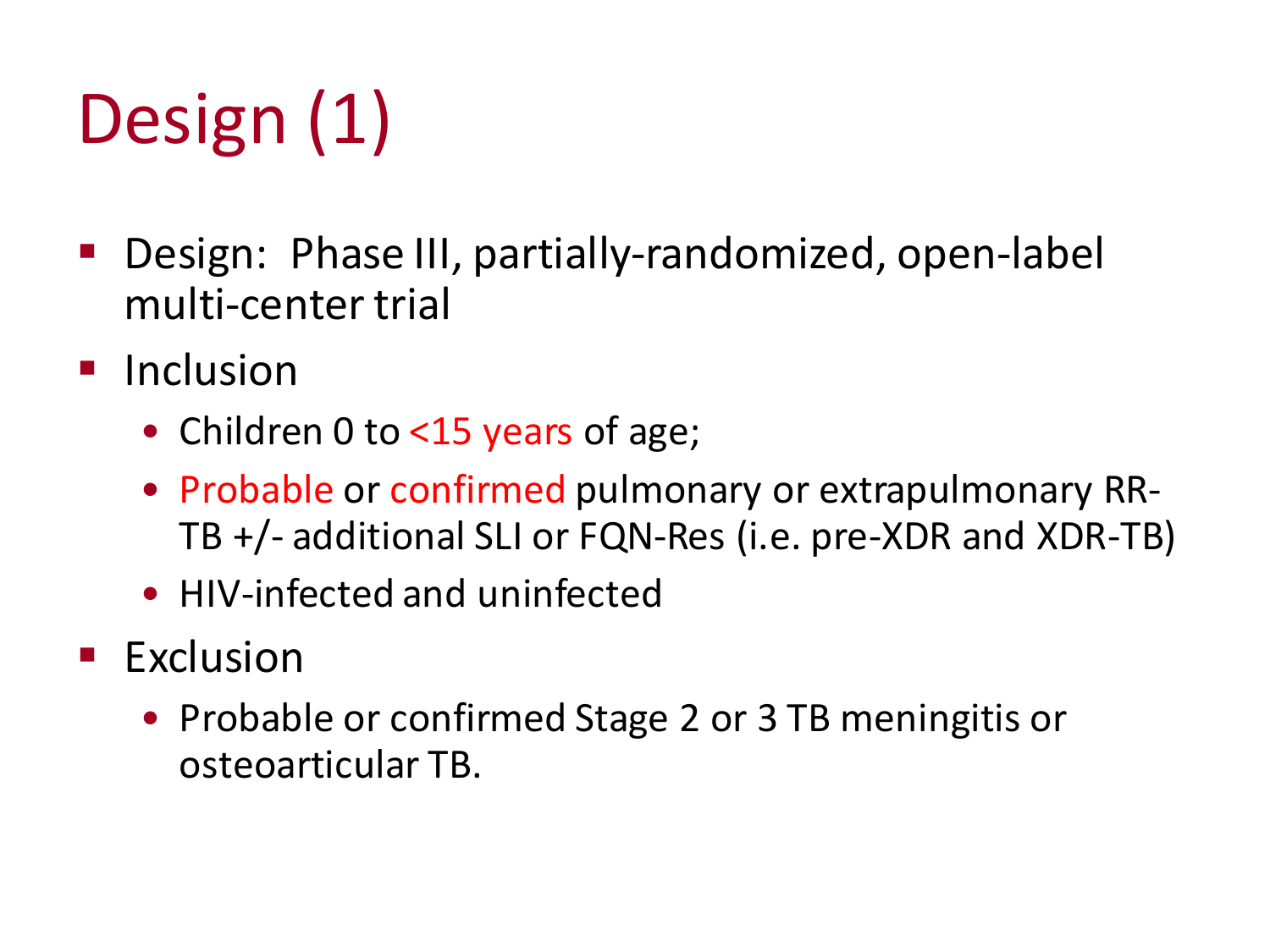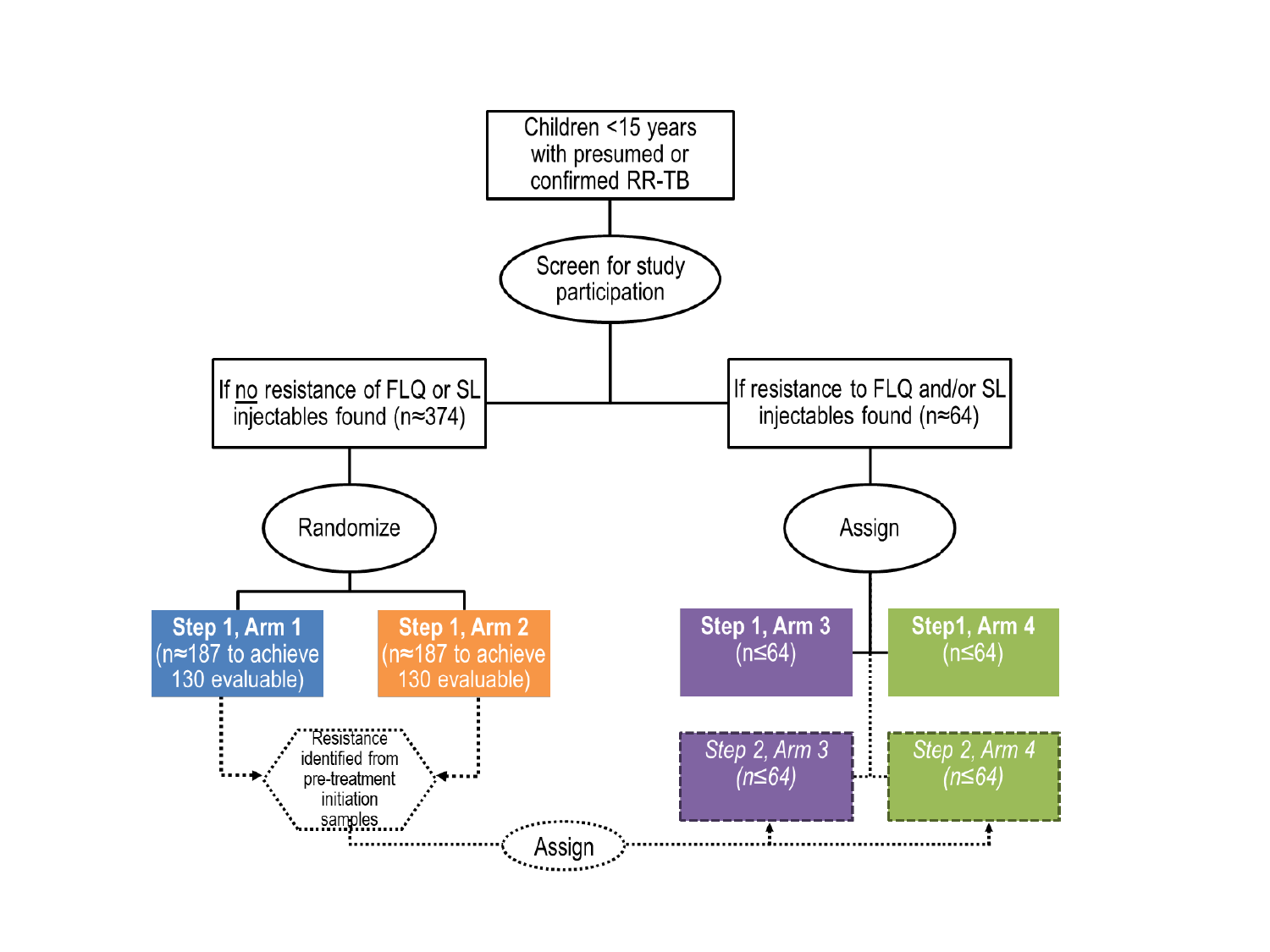### Intervention

- Children with MDR/RMR randomized 1:1 to control vs intervention arms
- Children with preXDR/XDR assigned to treatment arm based on resistance profile

| Proposed treatment regimens by drug-resistance profile and study arm |                                                                           |
|----------------------------------------------------------------------|---------------------------------------------------------------------------|
| <b>MDR/RMRTB</b>                                                     |                                                                           |
| Arm 1<br>Intervention                                                | 8 wks DLM, BDQ, LZD, LFX / 18 wks DLM, BDQ, LFX                           |
| Arm 2<br>Control                                                     | 16 wks AMK, LFX, ETO, CFZ, PZA, hdINH, EMB /<br>24 wks LFX, CFZ, PZA, EMB |
| preXDR/XDR-TB                                                        |                                                                           |
| Arm <sub>3</sub><br><b>FQN-susc</b>                                  | 8 wks DLM, BDQ, LZD, LFX / 18 wks DLM, BDQ, LFX                           |
| Arm 4<br><b>FQN-res</b>                                              | 8 wks DLM, BDQ, CFZ, LZD / 18 wks DLM, BDQ, CFZ                           |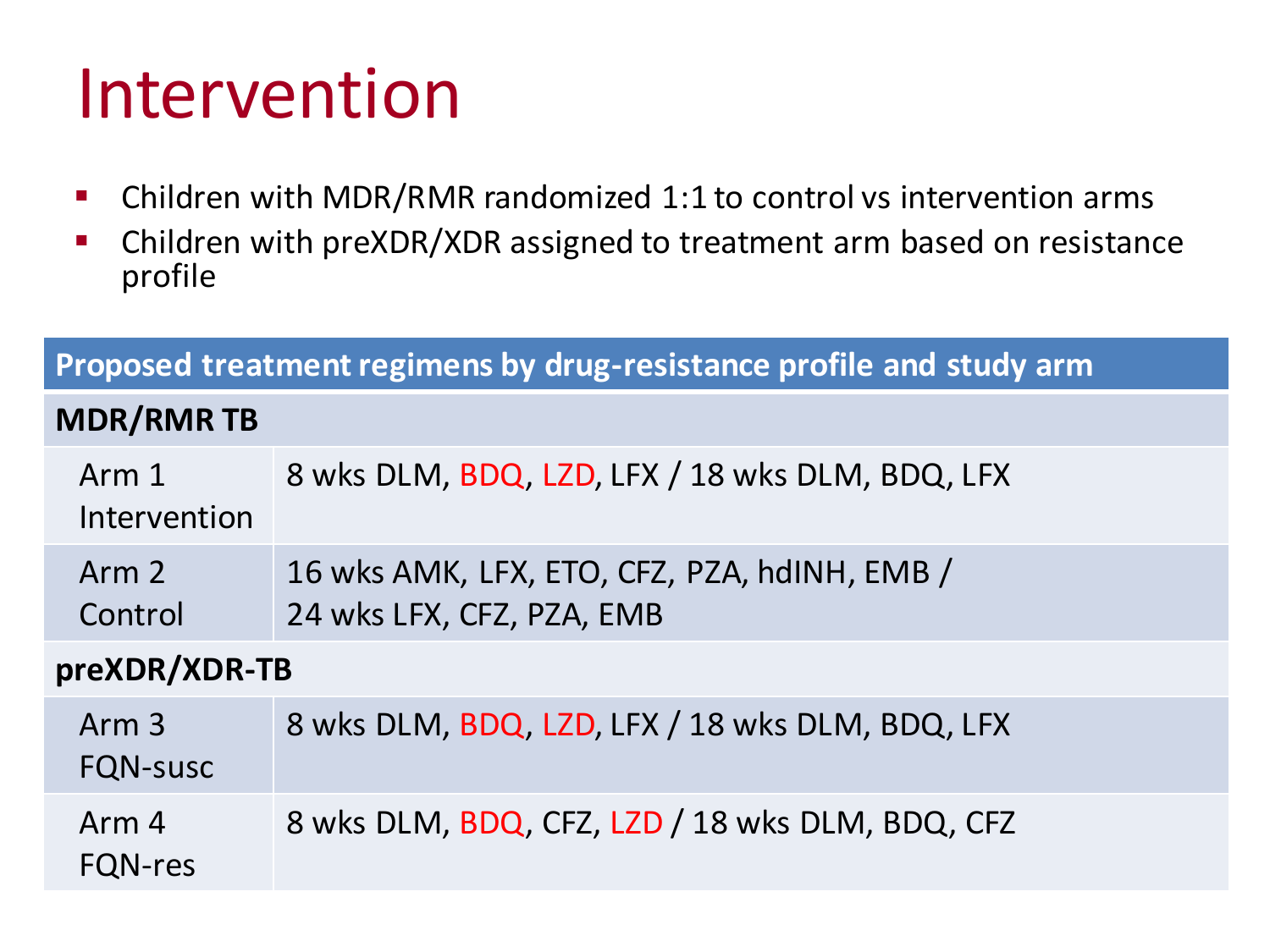# **Objectives**

- **Primary Objectives** 
	- Determine whether an all-oral, short-course regimen (Arm 1) is non-inferior to the WHO-recommended, shortened injectablecontaining regimen (Arm 2) with regard to a favorable outcome through Week 72
	- Compare the safety and tolerability between an all-oral, shortcourse regimen (Arm 1) and the WHO-recommended, shortened injectable-containing regimen (Arm 2) through Week 48
- **Secondary Objectives** 
	- Characterize the cardiac safety of co-treatment with BDQ and DLM through Week 26
	- Outcomes/safety for RRi-TB and RRf-TB, PK, acceptability, costeffectiveness
- *Exploratory Objectives*
	- Others biomarkers, novel trial design [desirability of outcome rankings (DOOR)]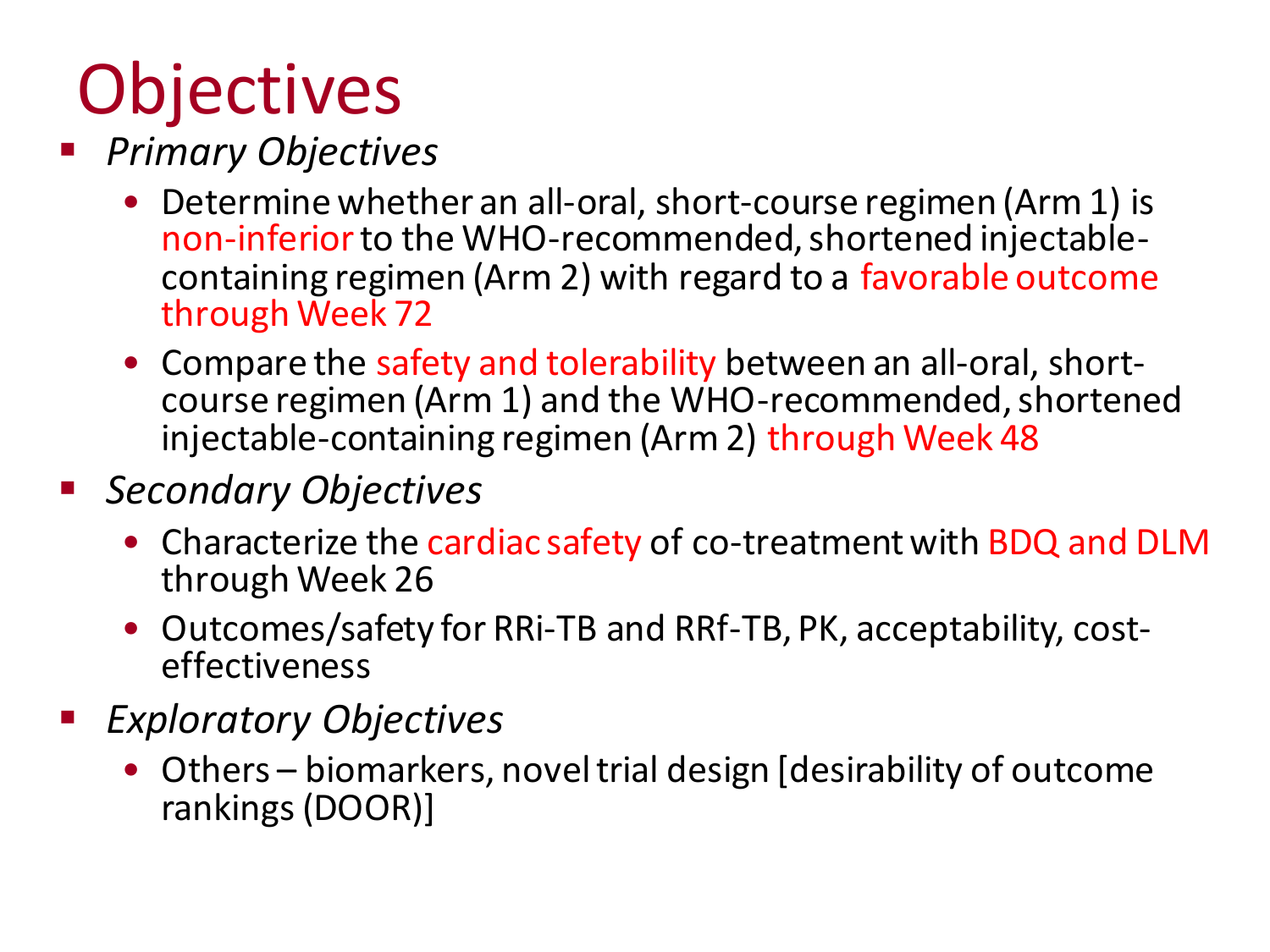# Sample Size

- Efficacy: 374 (187 per arm) to demonstrate noninferior efficacy of intervention arm among children with probable or confirmed RR-TB with 90% power
	- Assumptions:
		- o 12% non-inferiority margin
		- o 85% (ctrl) and 87% (int) successful outcomes
		- o 30% non-evaluable
	- 130 evaluable
- Safety: 80% power to detect superior safety of intervention arm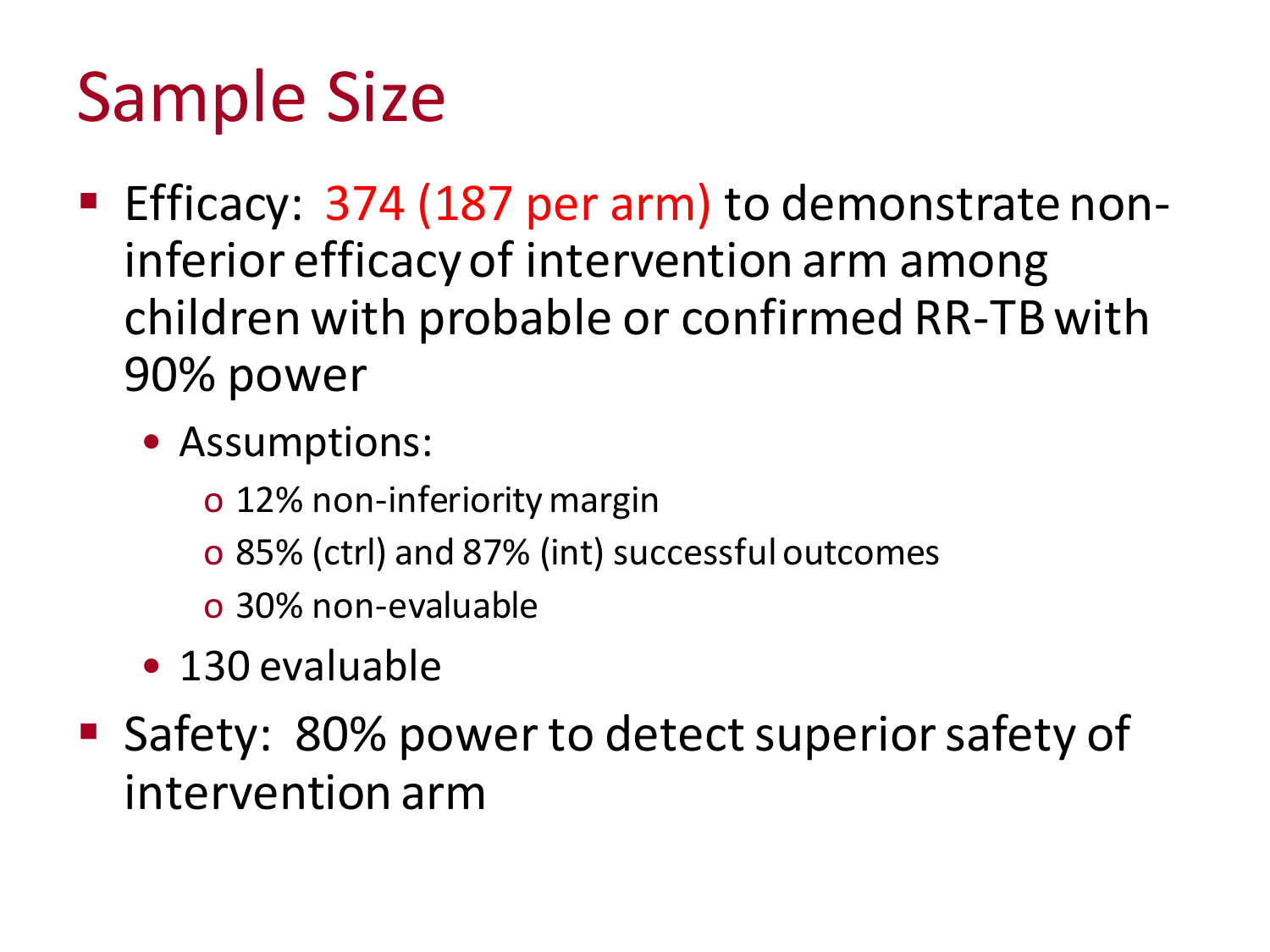# Study duration and progress

- Study duration
	- 30 months to complete enrolment 12 participants/month
	- 54 months to complete follow-up
- Protocol development ongoing
	- First full draft near completion
	- V1 Q4 2018/Q1 2019
- Sites
	- 10 indicated interest
	- Drafting SIP